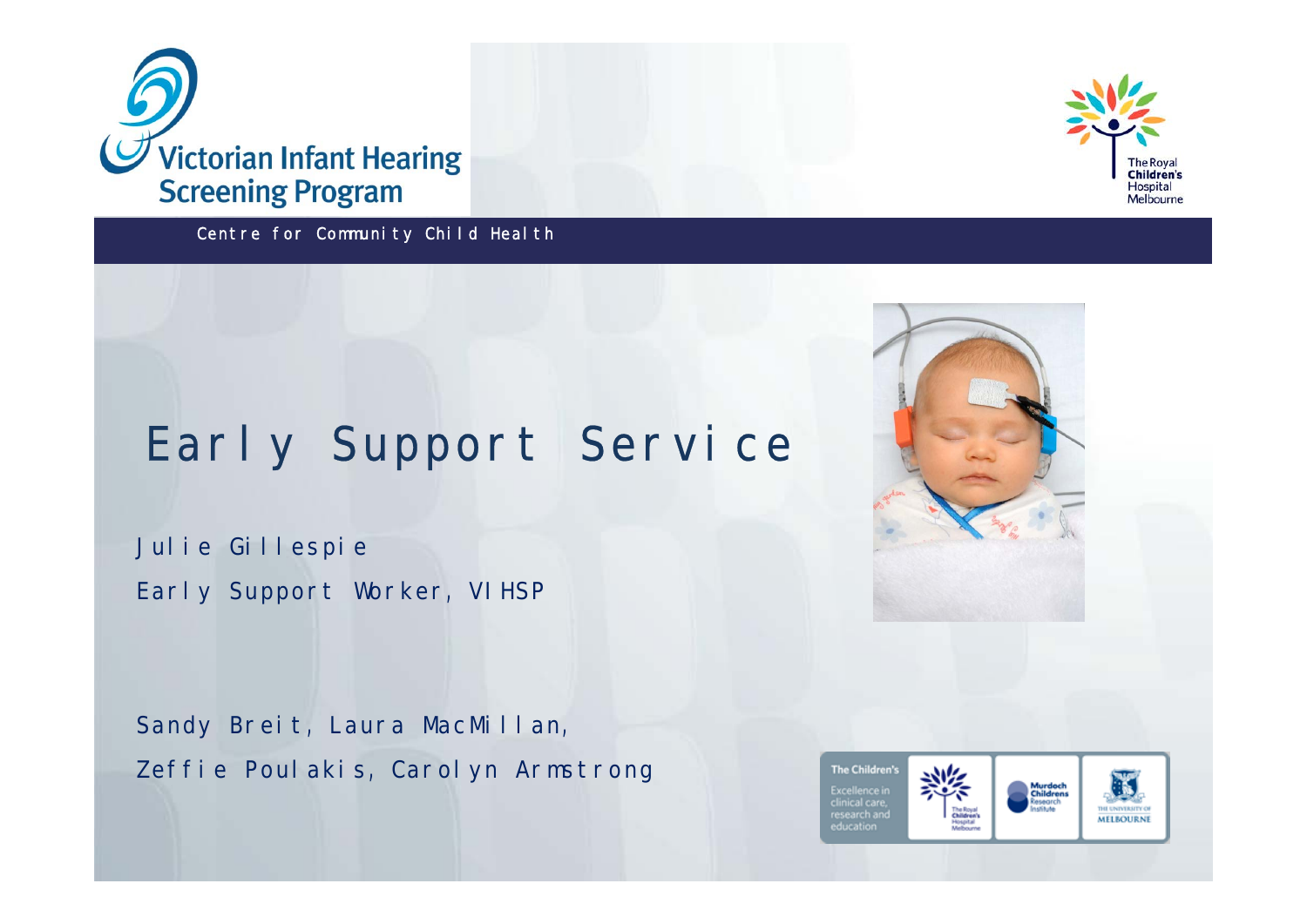



• Backgr ound

• Ev al uat i on

÷

• Rec ommendat i ons

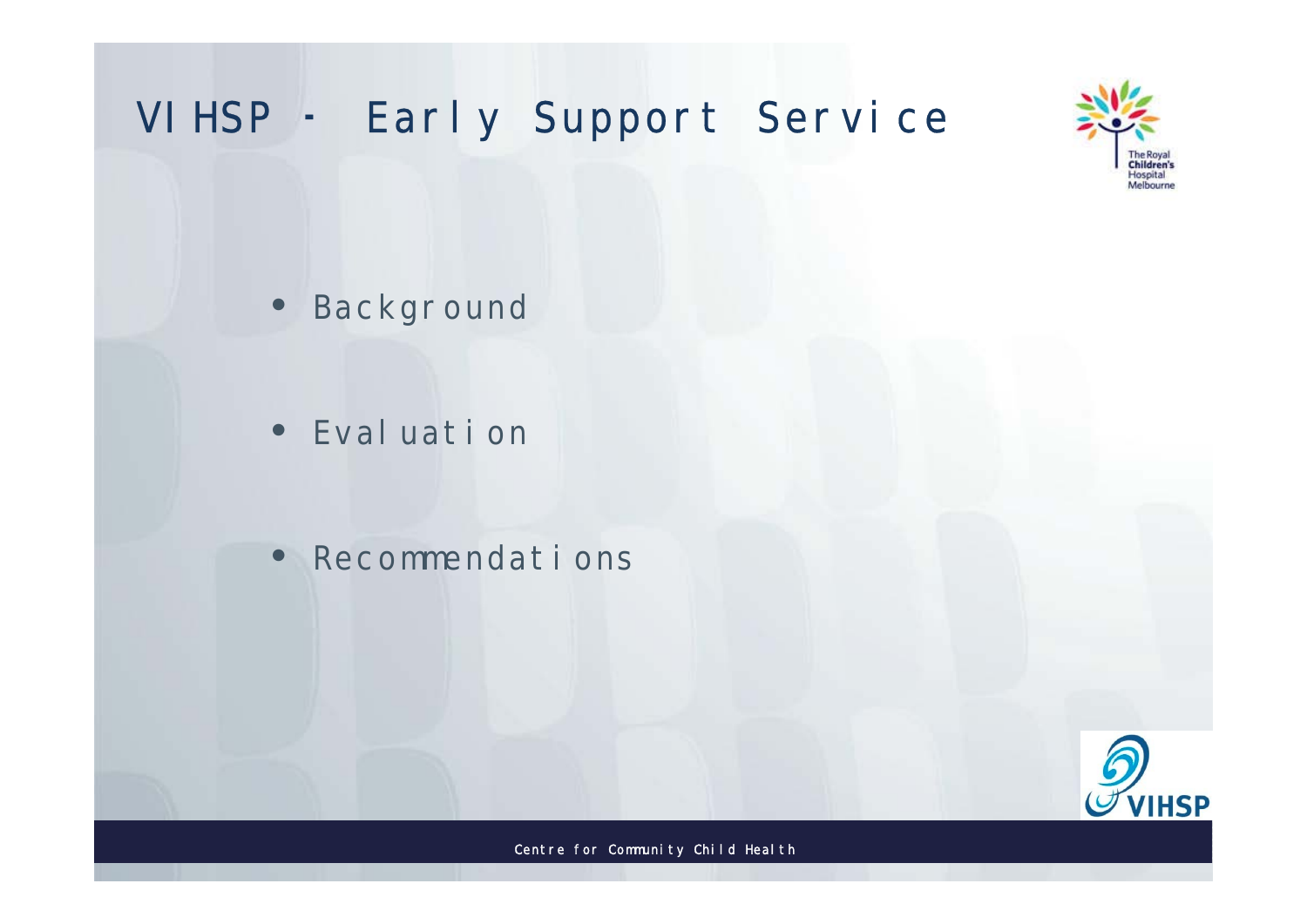### Established in September 2010 to compliment the VIHSP Screening Program



#### Pur pose

To provide support and information to families

·whose child is referred for further hearing testing following a refer result at the time of the hearing screen

•at the time their child is diagnosed with a hearing loss

•where needed in engaging with Early Intervention before the child is 6 months old

#### Ai m

•Provide independent, unbiased, family centred and child focussed support and assistance

•Facilitate the family's under st anding of information

.<br>• Assist parents to be informed of all options and supports

. Make informed and timely decisions that meet the needs of the family and provide for optimum communication outcomes for their  $child$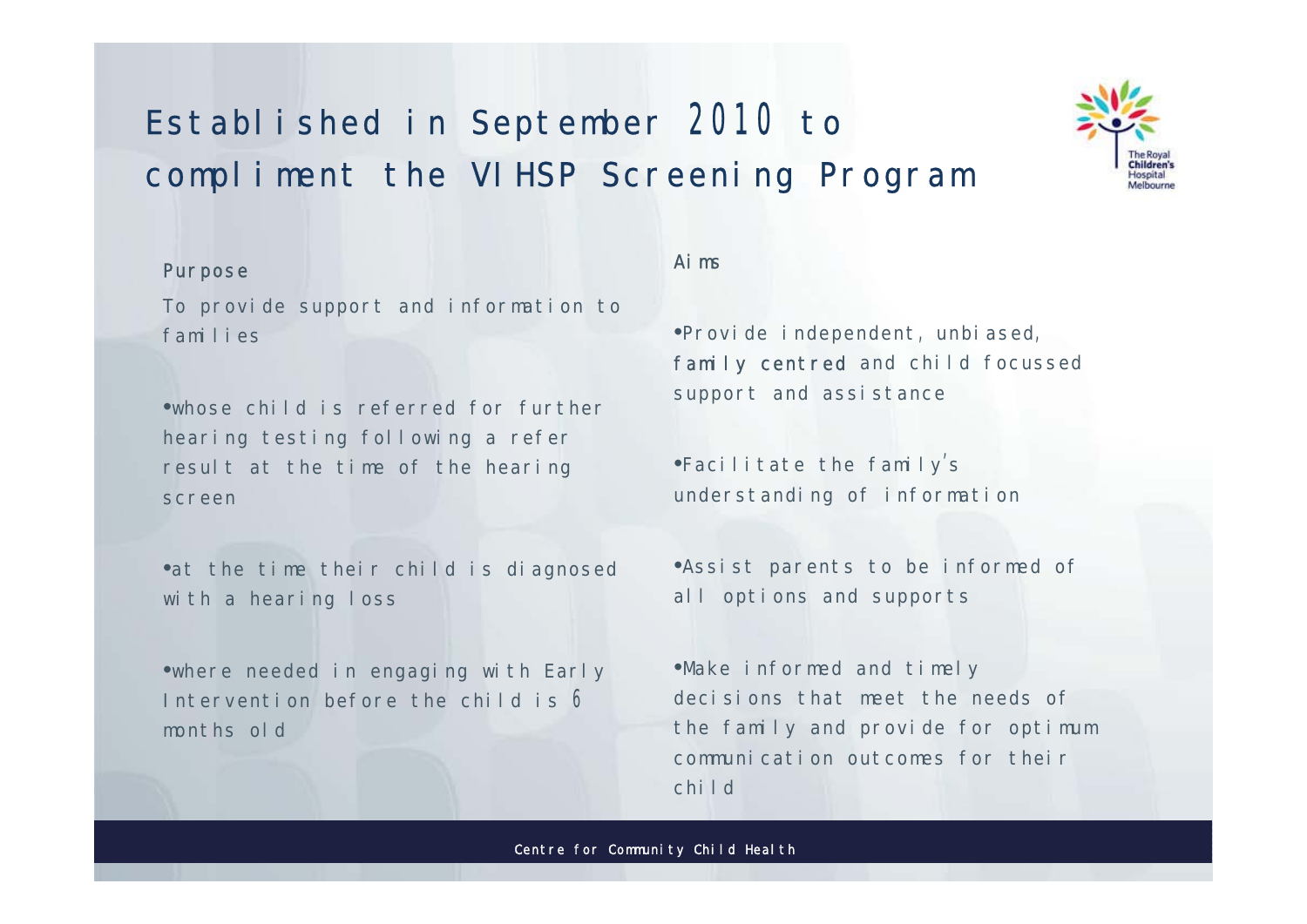### St at e wi de Service



- Early Support Workers are employed by the Royal Children's Hospital
- Integrated into VIHSP
- Located at the Royal Victorian Eye and Ear Hospital, East Melbourne
- Early Support Worker for each VI HSP cluster (February 2012)
- Each cluster has metropolitan and r ur al screening sites
- Interpreter service used as requested by the family

÷

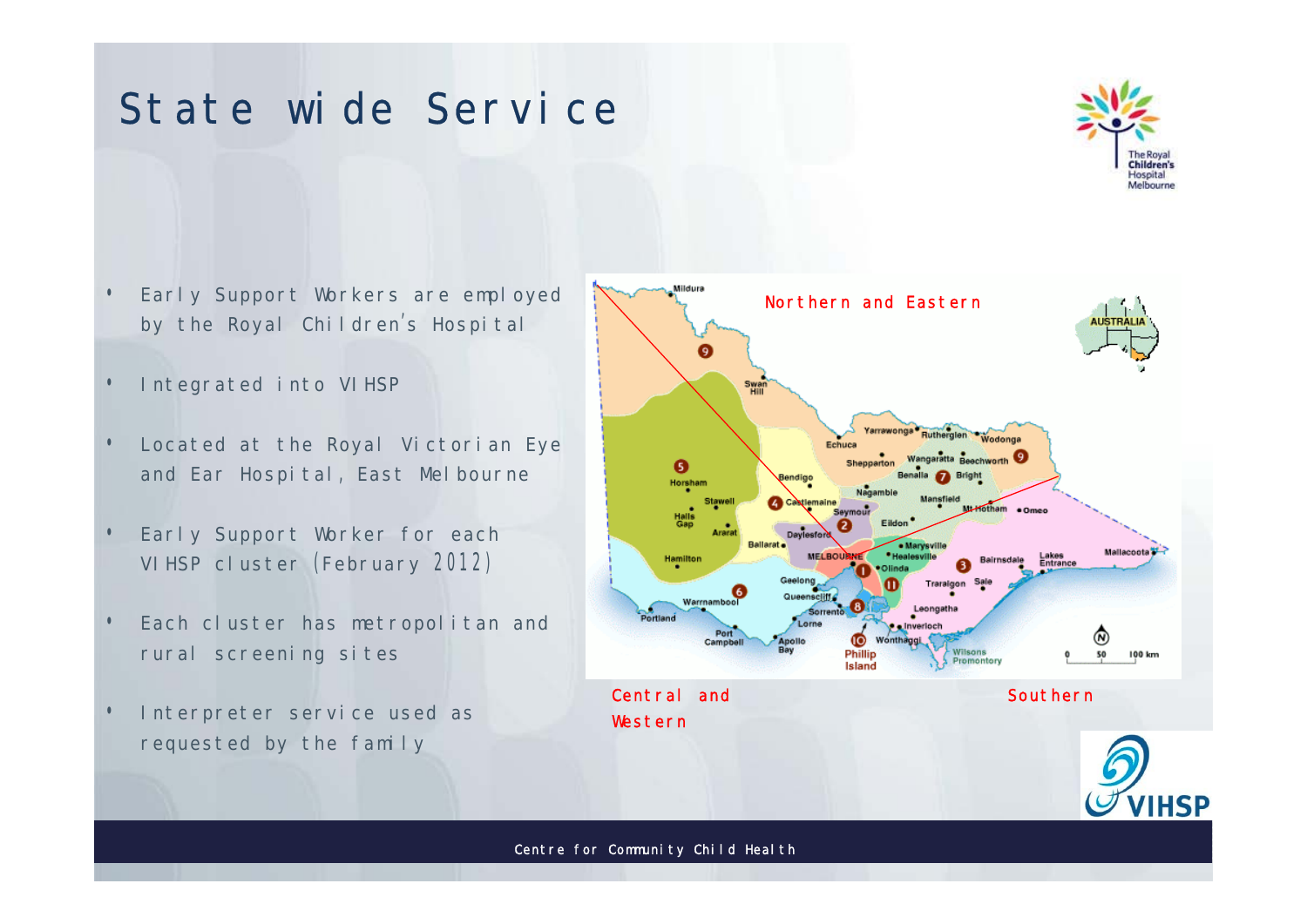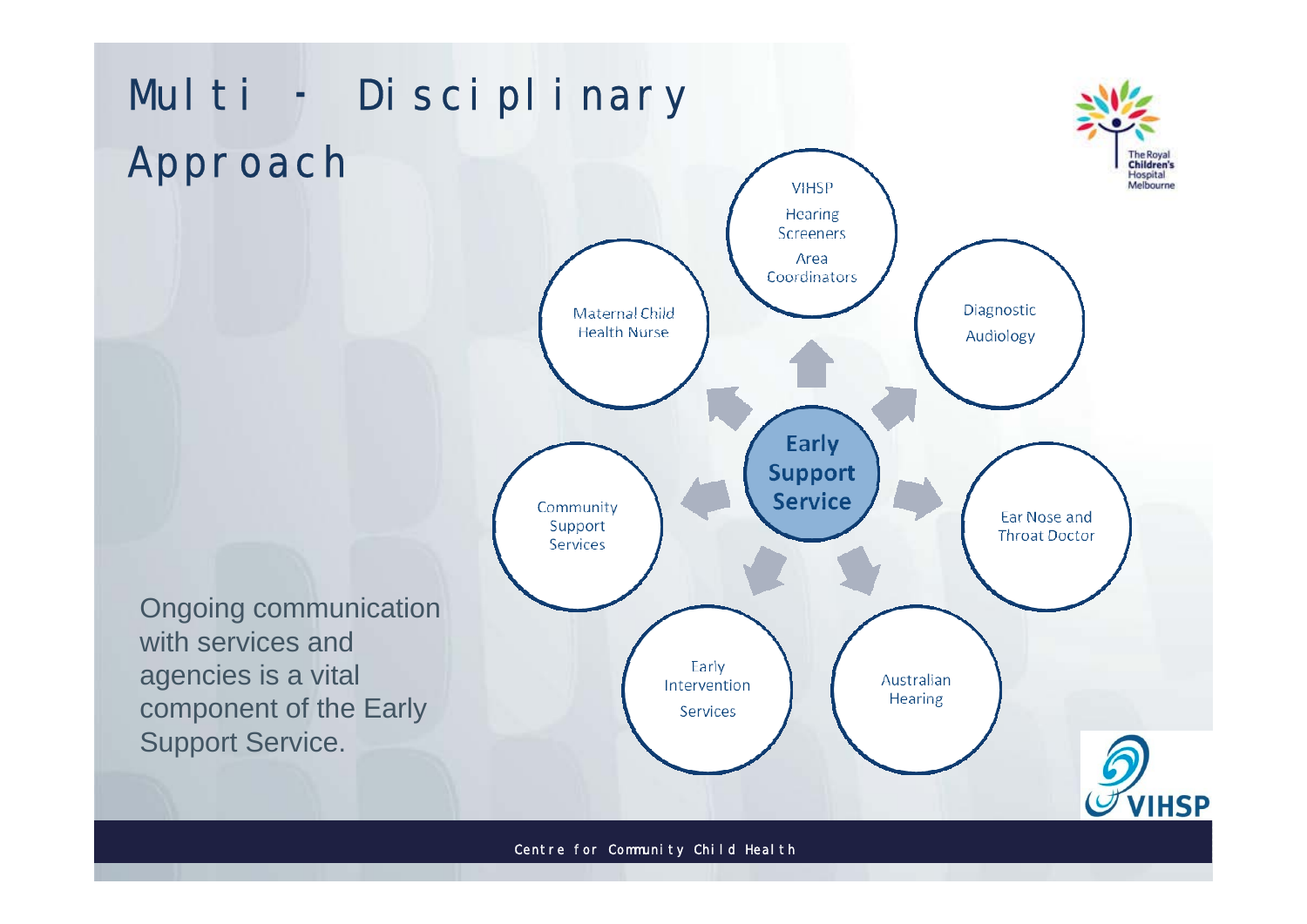### Ev al uat i on

÷



• Sept ember  $2010 -$  August  $2011$ 

Independent evaluation was carried out to assess the per f or mance of the service in the first year of operation

- Assessment of the service was based upon benchmarks performance and feedback from relevant stakeholders and families in contact with the service
- $Re$ s earch as sist ant  $-$  Laura Mac Millan Mur doch Children's Research Institute
- Di scussi on Paper pr epar ed by
	- Dr Zeffie Poul akis Co-director VIHSP
	- Laur a Mac Millan

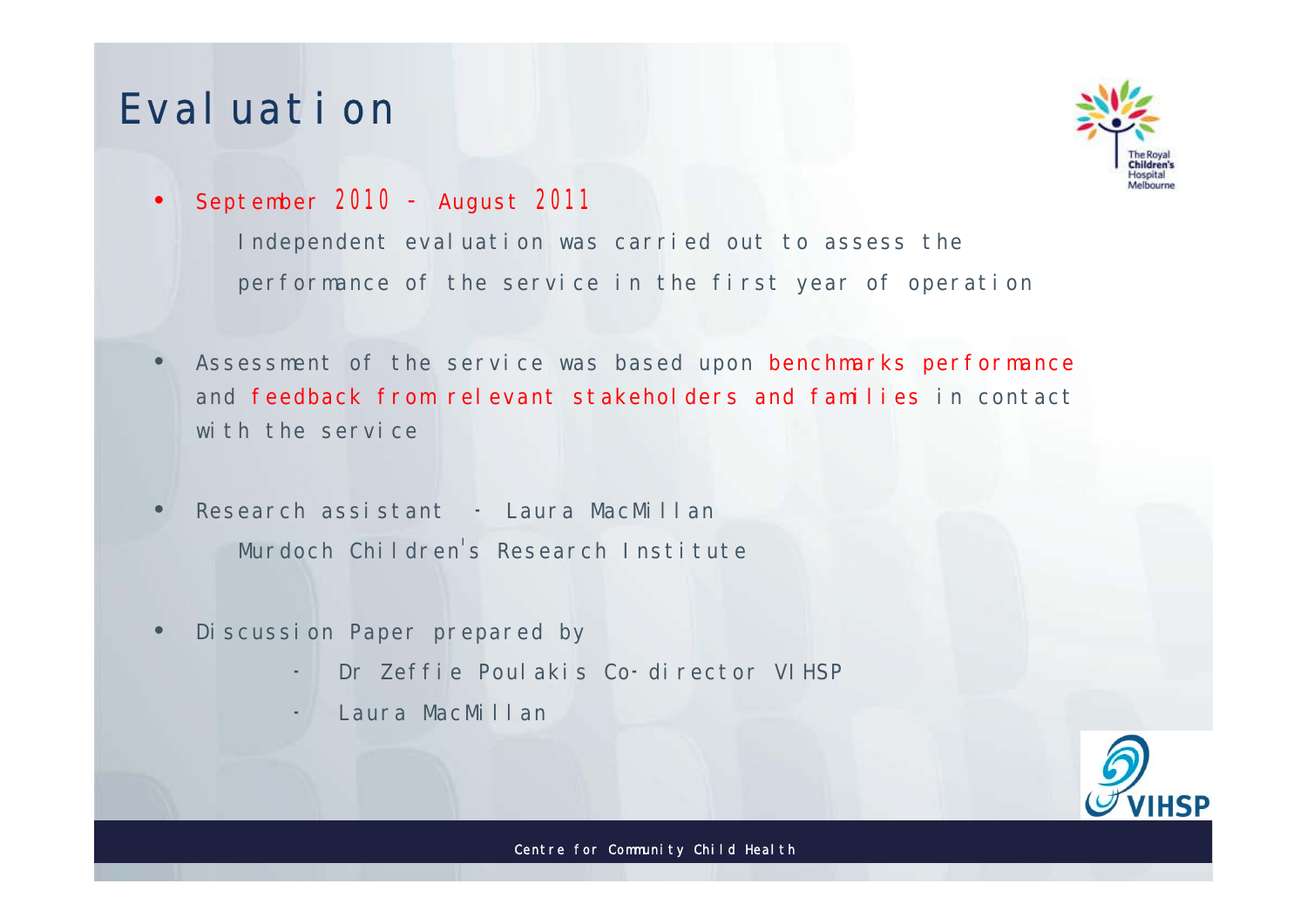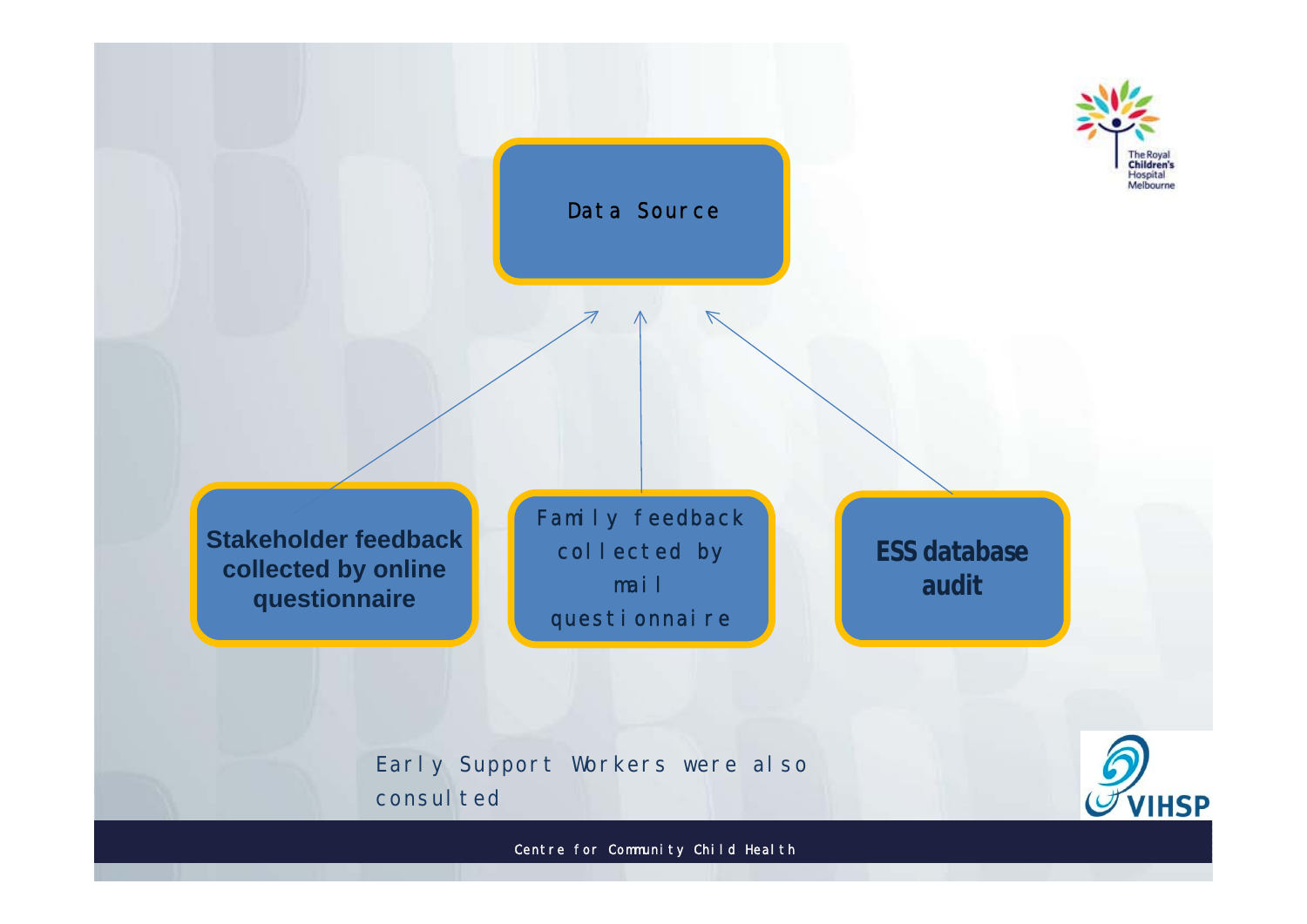### St akehol der s



### **Diagnostic Audiologists**

16 centres throughout Victoria

### **Australian Hearing Audiologists**

3 paediatric fitting centres located in<br>Melbourne

**Stakeholders** 

### **Early Intervention Services**

2 State-wide 3 Regional

### **VIHSP Area Coordinators**

9 Metropolitan 5 Rural

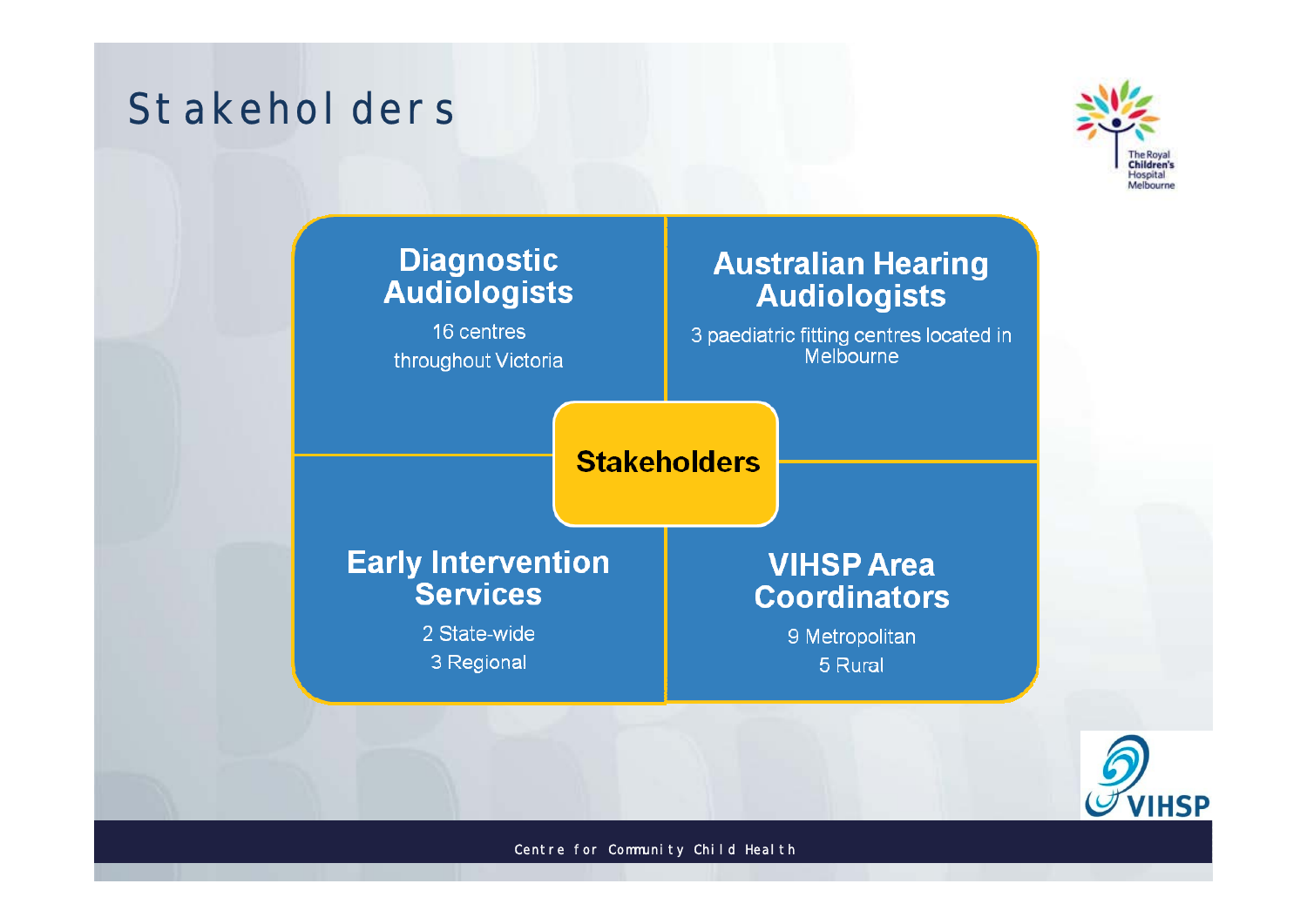## Families referred to the service between  $1<sup>st</sup>$  Sept ember 2010 and  $30<sup>th</sup>$  April 2011



|                                                                                                     | 274 families<br>referred                                                                                 | 134 families invited to take<br>part                                       |  |
|-----------------------------------------------------------------------------------------------------|----------------------------------------------------------------------------------------------------------|----------------------------------------------------------------------------|--|
|                                                                                                     | Inclusion Criteria                                                                                       | Exclusion Criteria                                                         |  |
|                                                                                                     | All families whose child was<br>referred to the service and later<br>diagnosed with any type of abnormal | Families who declined to be<br>contacted by the ESS at time of<br>referral |  |
|                                                                                                     | Half of the families (66) whose<br>child was later diagnosed with<br>normal hearing                      | Families who required an<br>interpreter<br>(number)                        |  |
|                                                                                                     |                                                                                                          | families contacted by a regional<br>niini                                  |  |
| Families described the role the Early Support Service played in navigating<br>the following pathway |                                                                                                          |                                                                            |  |
| Hearing<br>Early<br>Audiology<br>Diagnosis<br>Screen<br>Intervention                                |                                                                                                          |                                                                            |  |
| Centre for Community Child Health                                                                   |                                                                                                          |                                                                            |  |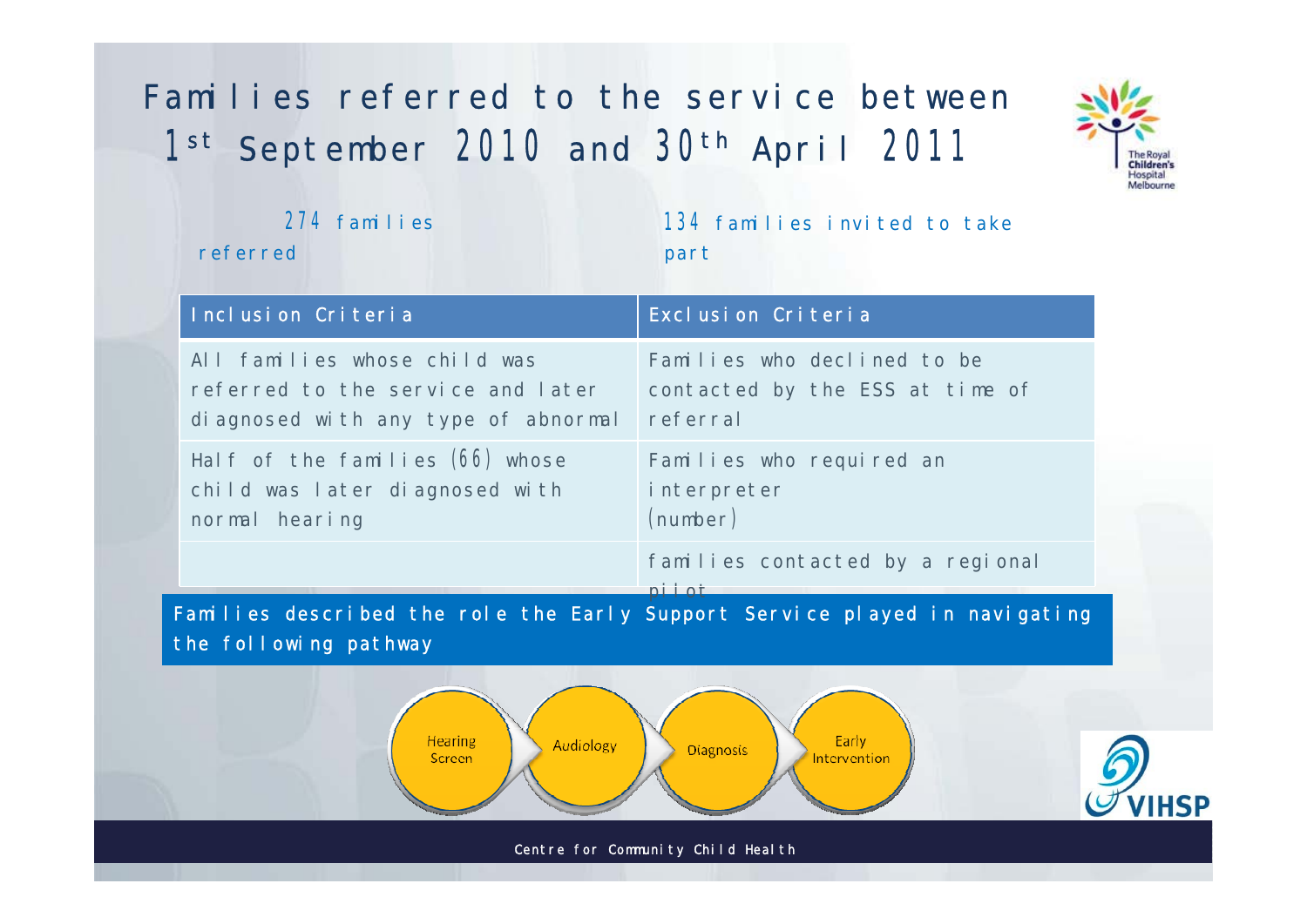### Dat abase Audit

- Child and Family details  $\equiv$
- Screening and birth hospitals
- Audiology centre
- Date and type of diagnosis
- Date of hearing aid fitting
- Attendance at ENT appoint ment
- Enrolment into Early Intervention

#### Timing of ESS family contact

- at the time of a refer result
- after diagnosis

#### Record contacts

- Type
- Lengt h
- Frequency  $\overline{\phantom{a}}$

#### Interpreter requirements





**/IHSP** 

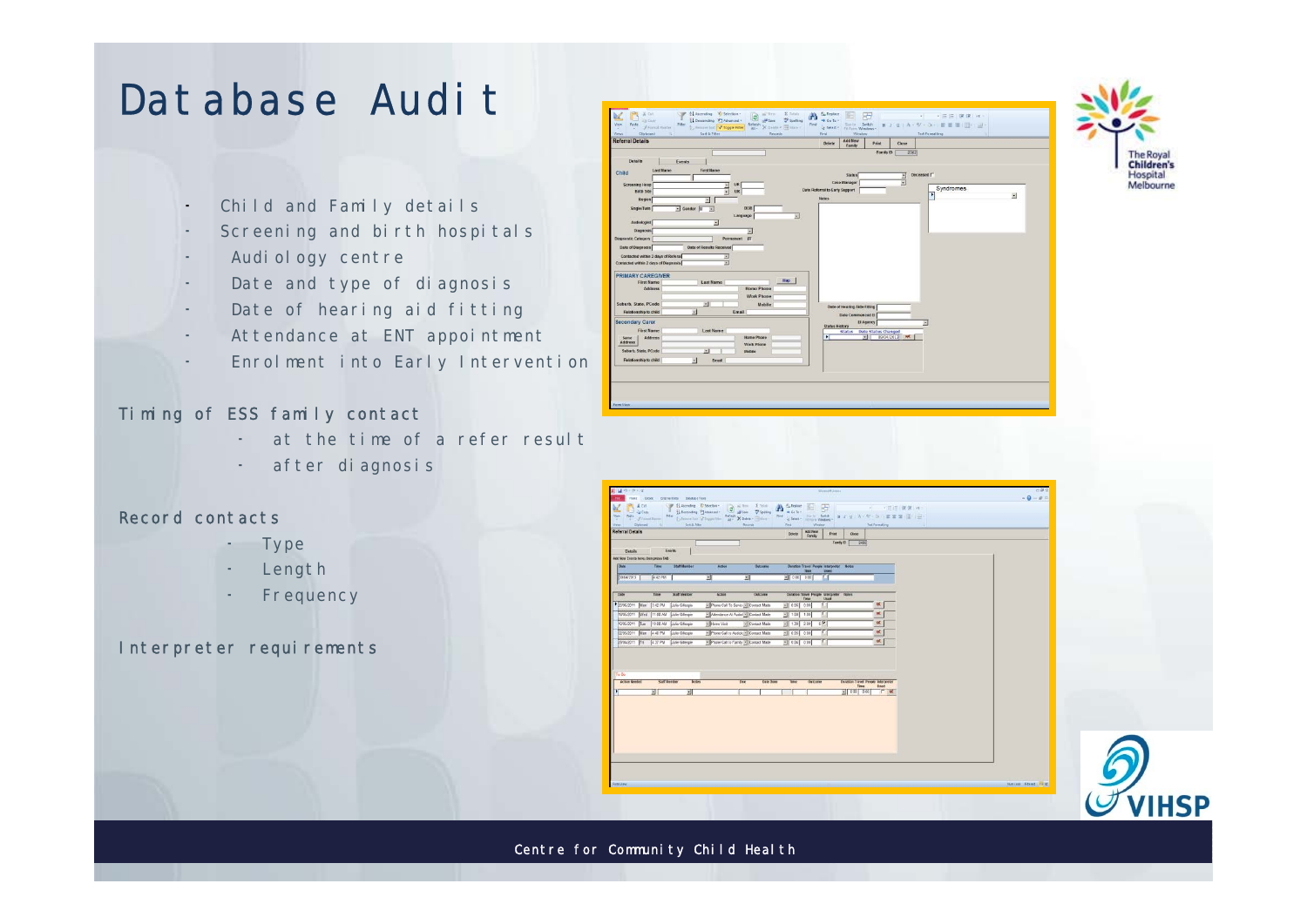## Feedback

- Feedback from the stakeholders and families was largely  $\bullet$ positive
- Provided a unique and detailed view of the necessity of such a  $\bullet$ service, as well as how the service can be improved.
- Performance of service should be commended with many families  $\bullet$ expressing their gratitude for the support and information provided Recommendat i ons
	- Working with diagnostic audiology centres  $\bullet$
	- Preparing families for audiology
	- **Ongoing Support for families**



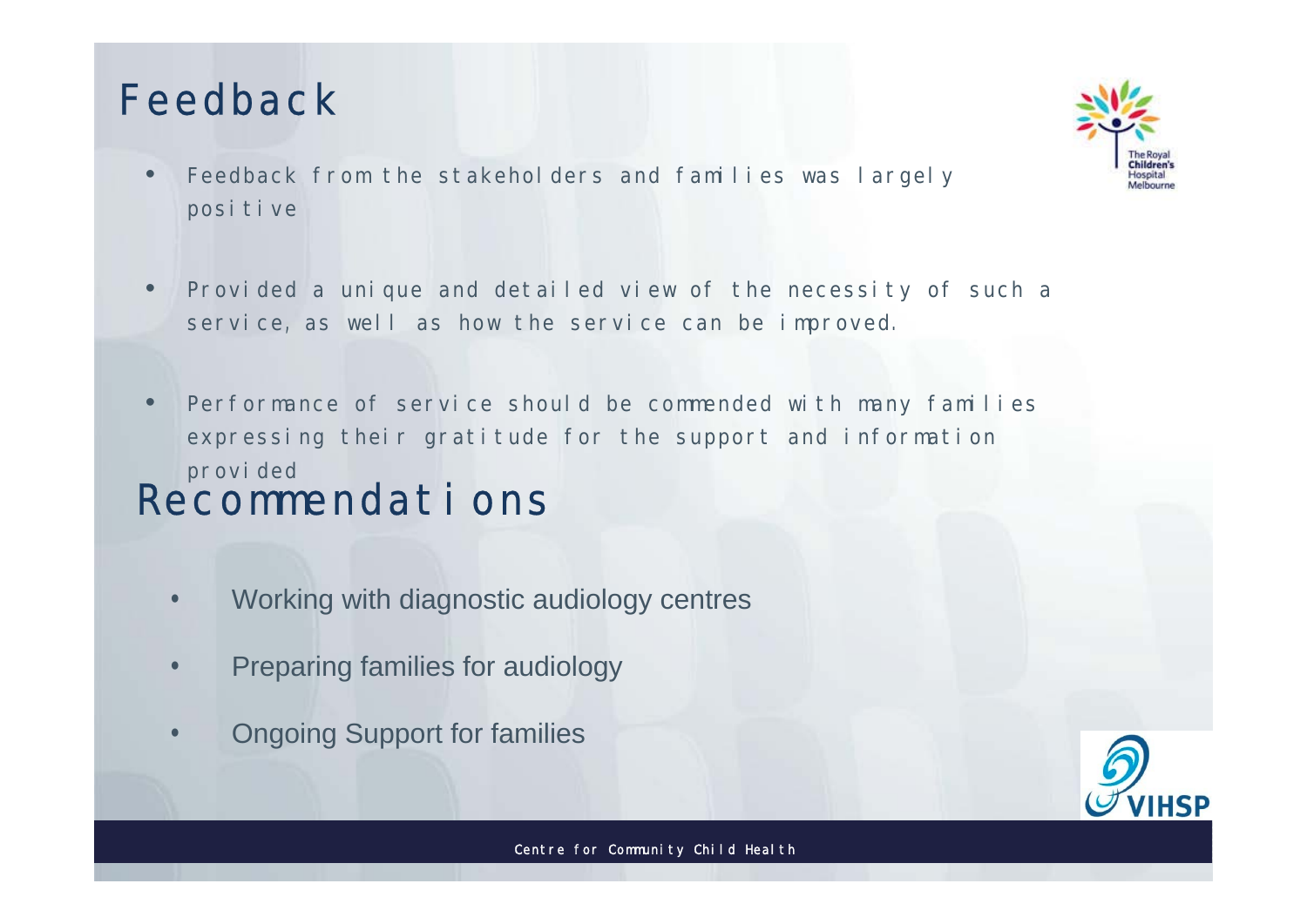## 1. Working with Diagnostic Audiology Centres



- ESS operational quidelines require audiologists to provide results of hearing tests within 1 business day of an appointment, to ensure families are provided with prompt support
- Of the 18 audiologists who responded to the survey 12 confirmed the time frame was reasonable.

#### Recommendations

place

- Reporting time frame for audiologists to remain one business day.
- Confirm with audiologists the detail required for reporting to **FSS** 
	- Clarification has been provided
- Negotiate with individual audiologists re obstacles around the time frame
	- Ongoing liaison with diagnostic centres had been put in

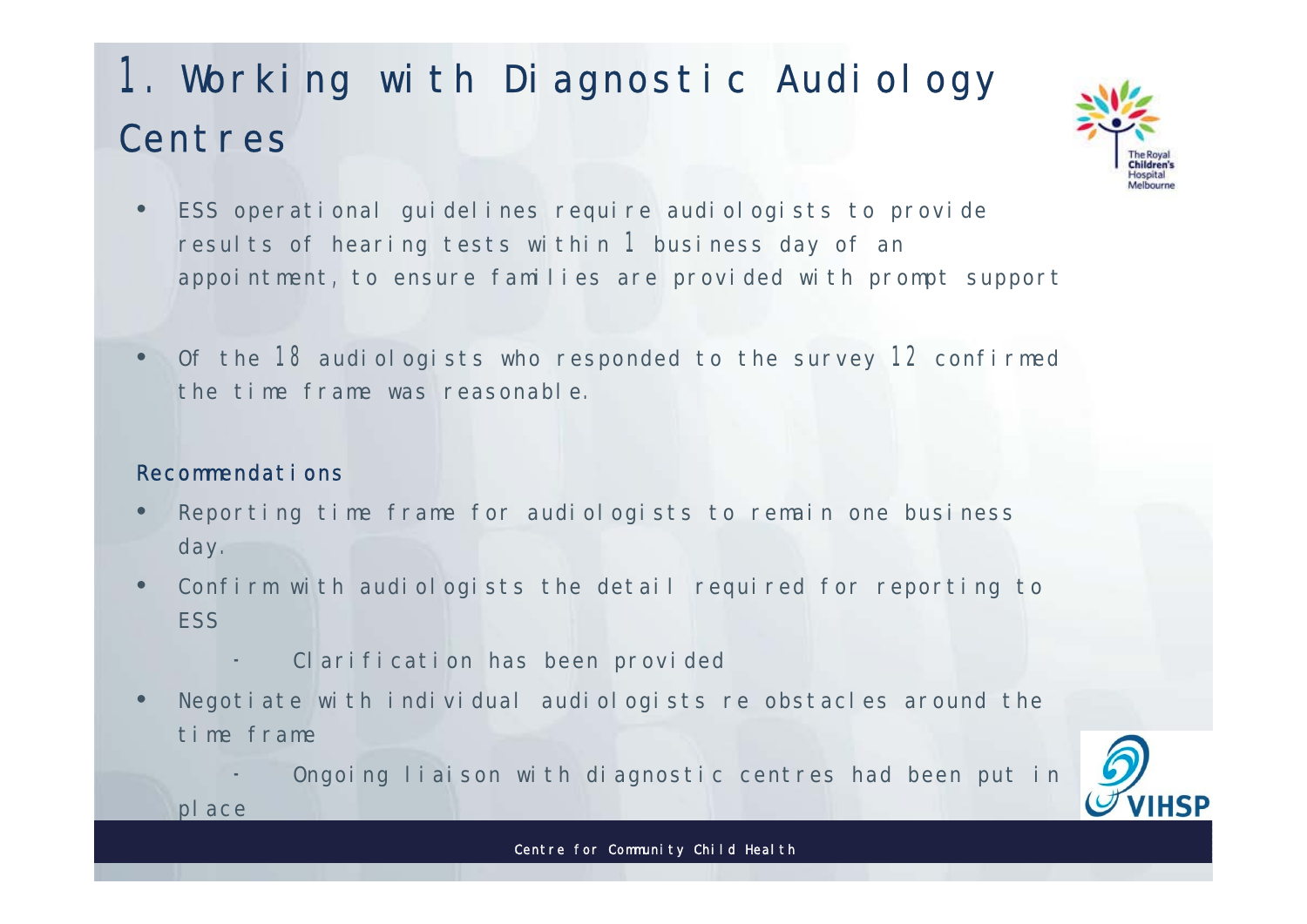# 2. Preparing families for audi ol ogy

1. Comprehensive call script to guide calls to families

A script was written prior to commencement of the service.

This was reviewed and refined as the service progressed

2. Short checklist to ensure essential information is discussed with all families

This was discussed prior to commencement

Reviewed - contact record sheet amended to provide prompts for workers



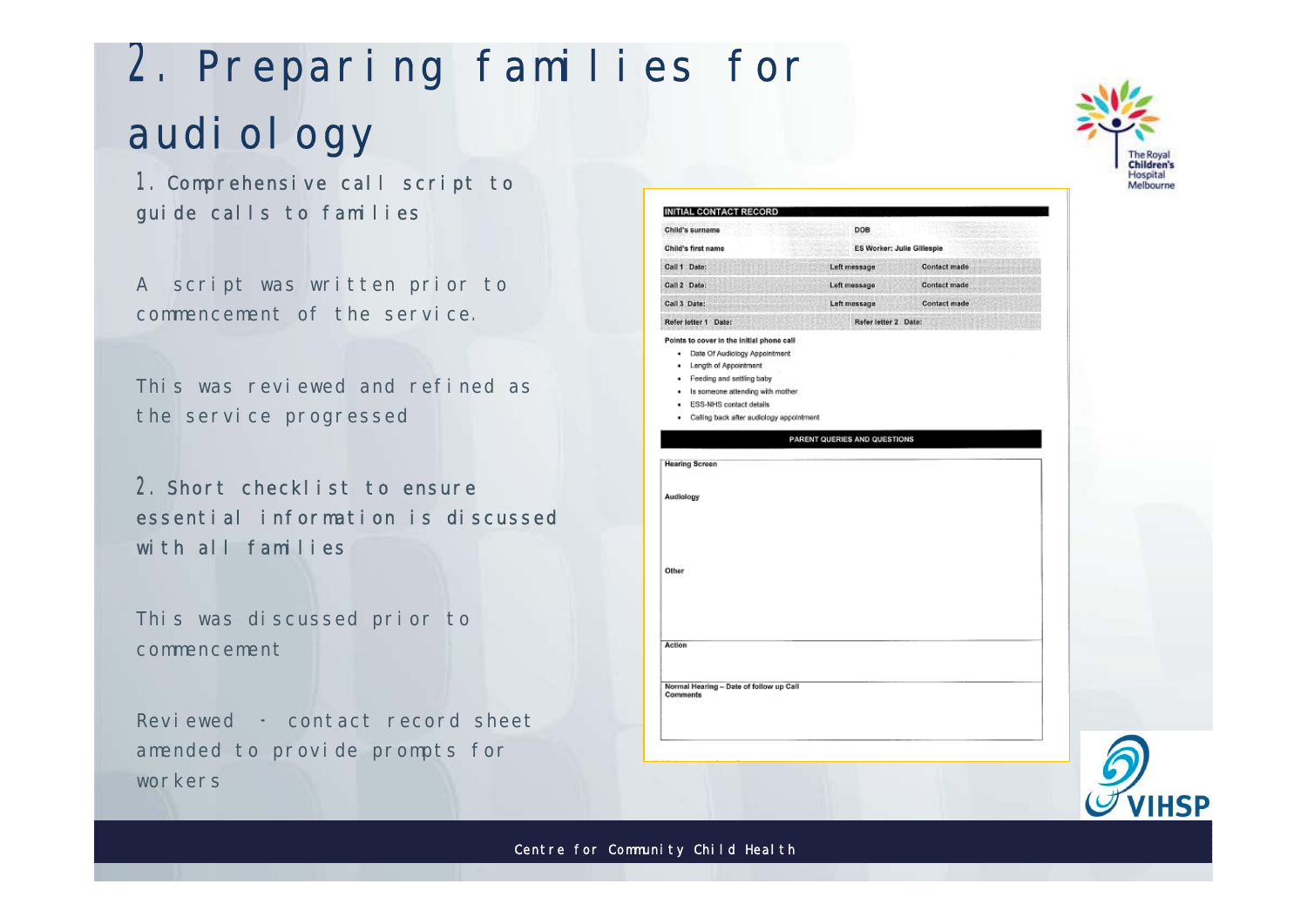## 3. Ongoing Support for Families



- Internal review of the pathway and timeline from hearing  $\bullet$ diagnosis through to El enrolment
- Provide support to all families whose child is diagnosed  $\bullet$ with a permanent hearing loss
- Frequency, duration and type of contact to be negotiated  $\bullet$ with each family

Evaluation reinforced our thoughts and confirmed that we were on the right path

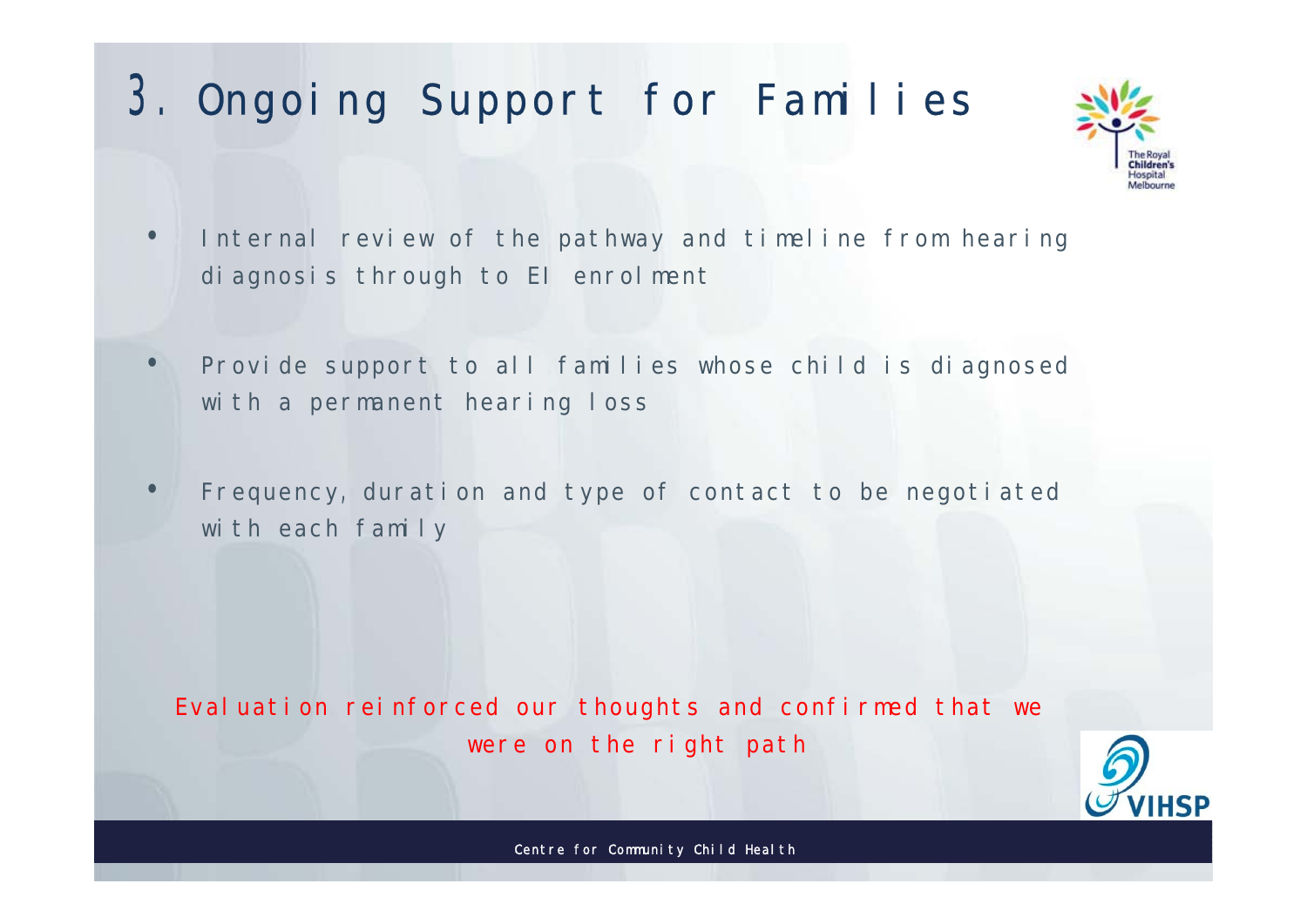A. Internal review of the pathway and timeline from hearing diagnosis through to El enrolment bildson

IDEAL - by 6 months of age - Readiness Factors

·definitive diagnosis

.time to process information and the time to believe

• many appointments - process information sequentially

.time to decide which El feels right

.what will El do for my baby?

. Understanding that El will lead to better outcomes for their child

I don't believe my child is deaf

**Contacted El Service within** week of diagnosis

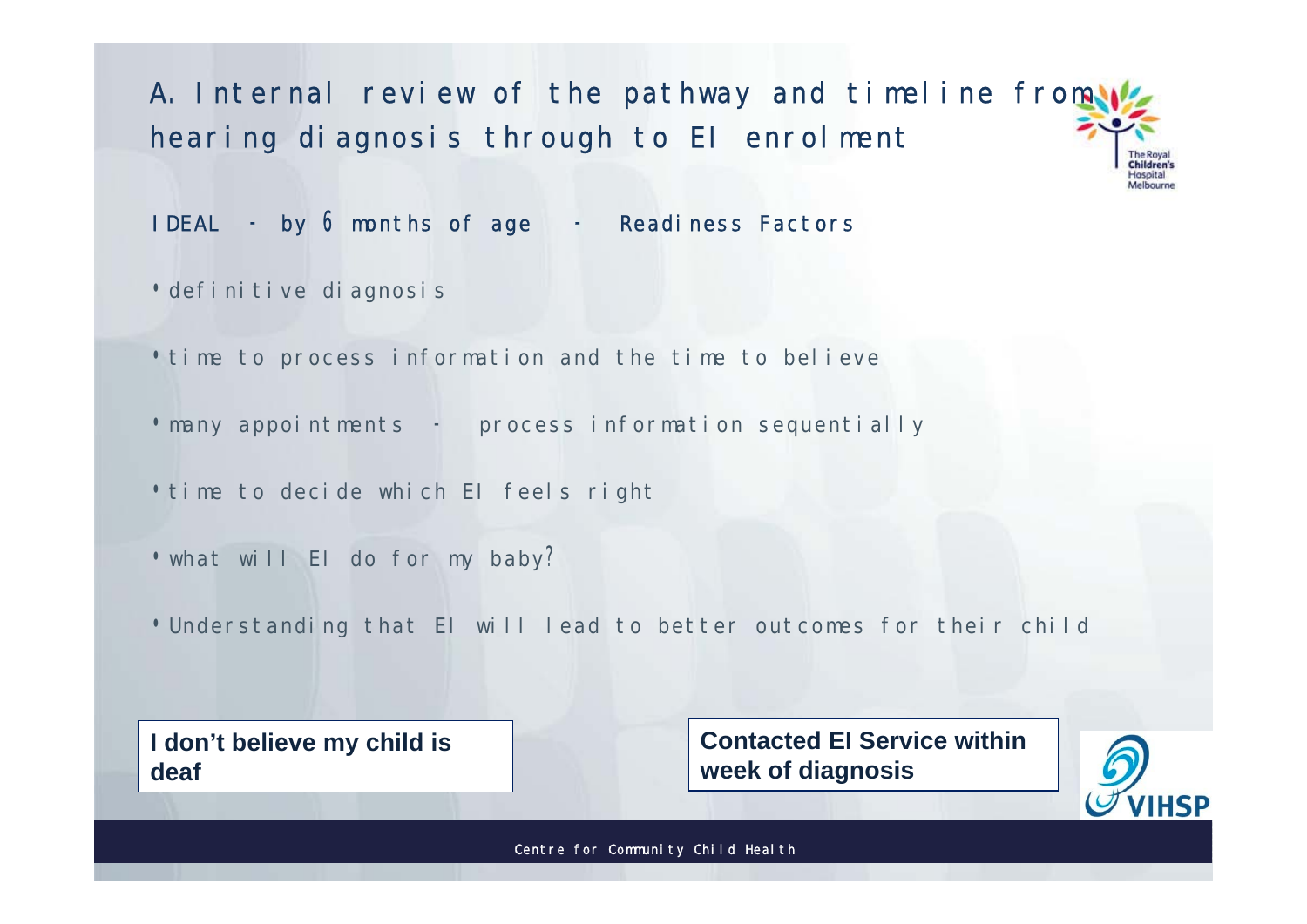B. Provide support to all families whose child is di agnosed with a permanent hearing loss



**Moderate – profound bilateral sensorineural hearing loss**

•Phone calls •Home visits •Information Pack •Attending agency visits e.g. diagnostic audiology, AH, EI •Hospital appointments e.g. ENT, CIC

•Liaising with other services e.g. MCHN, Centrelink, other social services

÷

**Mild sensorineural hearing loss Unilateral hearing loss Bilateral conductive hearing loss**

•a home visit •phone support •ascertain and affirm information provided by audiologist •information

- Australian Hearing fact sheets
- Aussie Deaf Kids

C. Frequency of contact varies - guided by the family